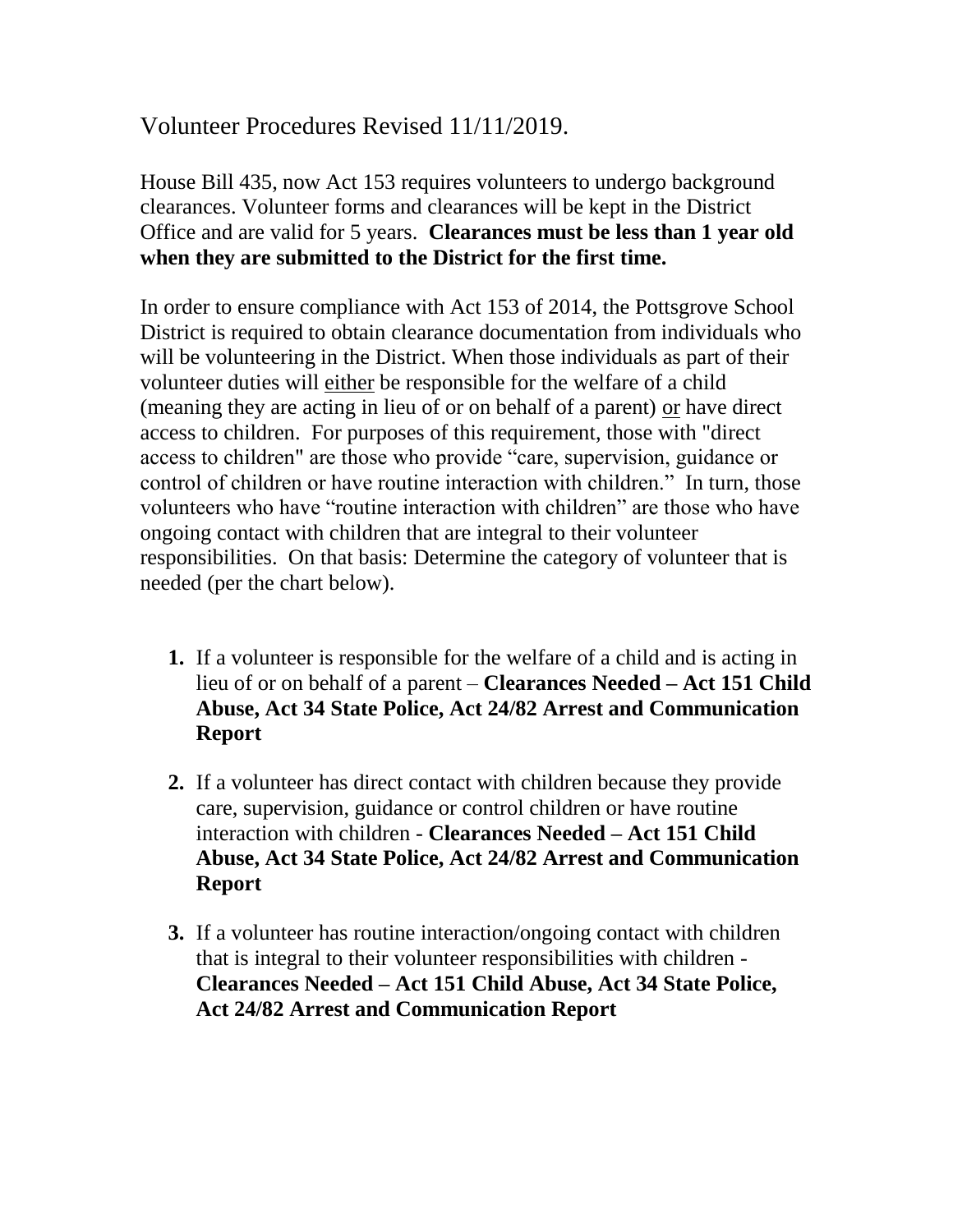**4.** If the volunteer is not responsible for the welfare of a child and does not have direct contact with children – **Clearances Not Needed and Lobby Guard Required**

======================================================

## **Additional Volunteer Information:**

1. Volunteers who have **not been** residents of Pennsylvania for the **past 10 years will be required** to compete ACT 34 State Police; ACT 151 Child Abuse and **ACT 114 FBI Clearances.**

2. Volunteer forms and clearances will be kept in the District Office and are valid for 5 years. **Clearances must be less than 1 year old when they are submitted to the District for the first time.**

=================================================================

## **Mandated Reporters**

In the state of Pennsylvania, anyone who volunteers in a position that has care, supervision, guidance, control of children, or routine interaction with children is considered a **Mandated Reporter**. All volunteers will be issued instructions explaining the reporting procedures. **(See below, How to Report Abuse)**

## **How to Report Abuse:**

Mandated reporters must immediately make a report to ChildLine by calling 1-800-932-0313. ChildLine is the 24-hour toll free telephone reporting system operated by the Department of Public Welfare to receive reports of suspected child abuse. ChildLine forwards the report of suspected abuse to the local county Children and Youth agency which investigates the report, decides if the report is a valid instance of child abuse/neglect and, if so, arranges for or provides the services needed to prevent further maltreatment of the child and to preserve family unity.